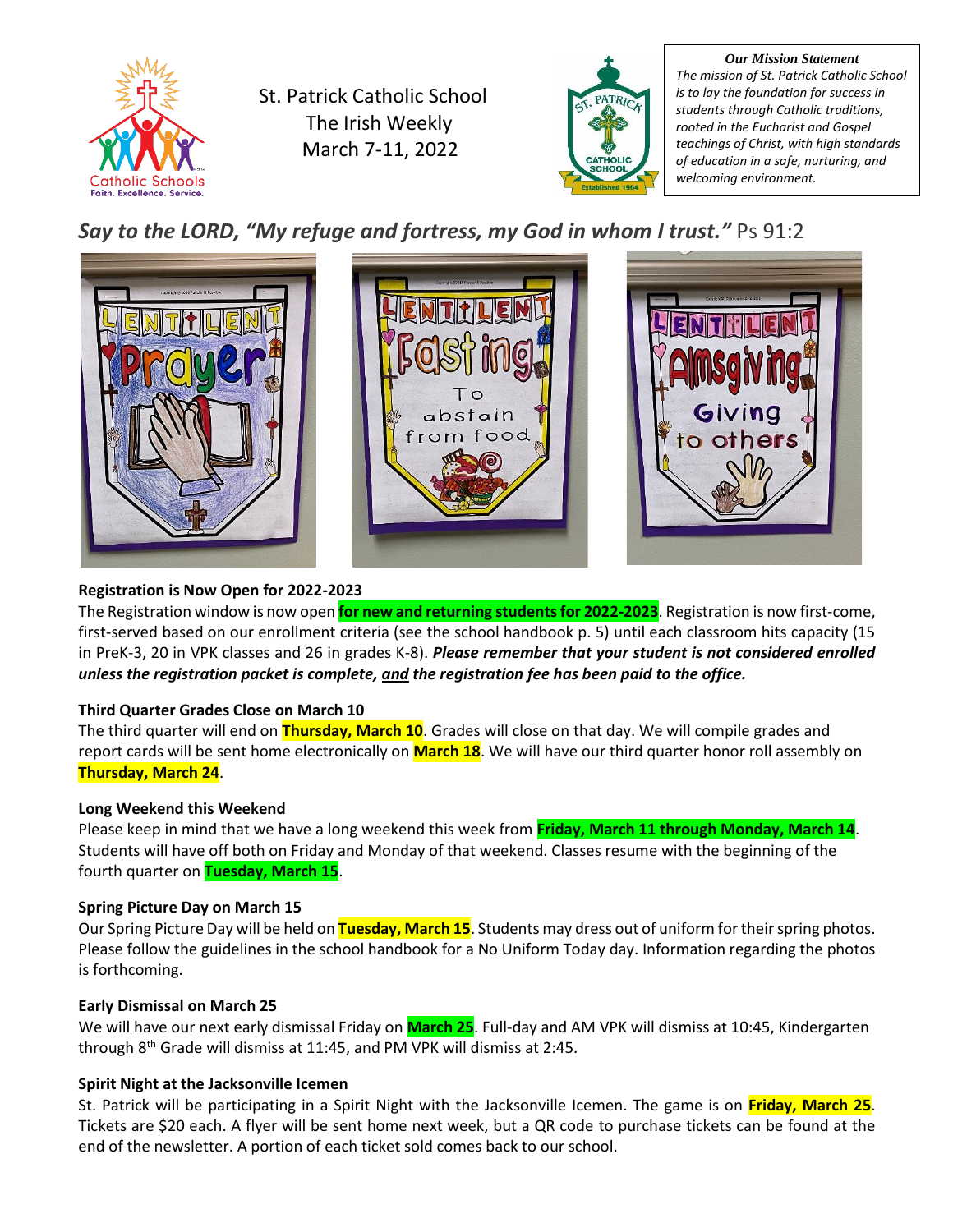# **Lunch Volunteers Needed**

We are looking for 1-2 parents to volunteer to assist with lunchroom during the week. Our lunch periods run from 11:00-12:30. If you would like to volunteer to help in the lunchroom, please contact the school office.

### **Health Reminders**

Please remember that your child must be fever-free (without fever-reducing medication) for 24 hours before returning to school after an illness. Also, please remember that if your child is absent for three consecutive school days, that we need a note from a doctor to be given to the office upon their return.

### **Service Hours Update**

Please remember that each family, except for VPK families, is required to perform 20 service hours for our school community. If you have already completed hours, please make sure that they are entered into FACTS. If you are not sure how to do this, contact the school office. The deadline for submitting hours is **Friday, April 29**. There is a financial penalty for each hour that has not been completed by a family.

#### **Father/Daughter Dance**

Our Father/Daughter Dance was on Saturday, February 26. It was a wonderful evening filled with fun, food and dancing. Special thanks to the HSA Board, Maximum Entertainment, and the AMAZING group of parent volunteers who transformed the parish hall into the dance. Special congratulations to Amira Baker for being selected as Ms. Saint Patrick!

# **Penny Wars Finish Successfully!**

Our Penny Wars have concluded very successfully. Special thanks to all the students who brought in money to support their classes. We are looking forward to the long process of counting the change and determining the winning class. We will make our announcement this coming week.

# **This Week-At-A-Glance**

#### **Monday, March 7**

• Open Registration for all grades

# **Tuesday, March 8**

- Open Registration for all grades
- Soccer Shots on Campus
- Confirmation Prep Class 6:30-7:30pm

# **Wednesday, March 9**

- Open Registration for all grades
- HSA Board Meeting 6:00pm

# **Thursday, March 10**

- Open Registration for all grades
- Quarter 3 Ends (grades close for Quarter 3 work)
- School Advisory Board Meeting 6:00pm in School Conference Room

# **Friday, March 11**

• No School—Discretionary Day

# **Monday, March 14**

• No School—Diocesan Professional Development Day



Annuals, Perennials, Florida Natives, Succulents & more! Leonardi's Nursery staff will be on-site to answer questions about what you should plant at your own particular home.

For questions and information contact Brian Schoonover at 904-471-5364